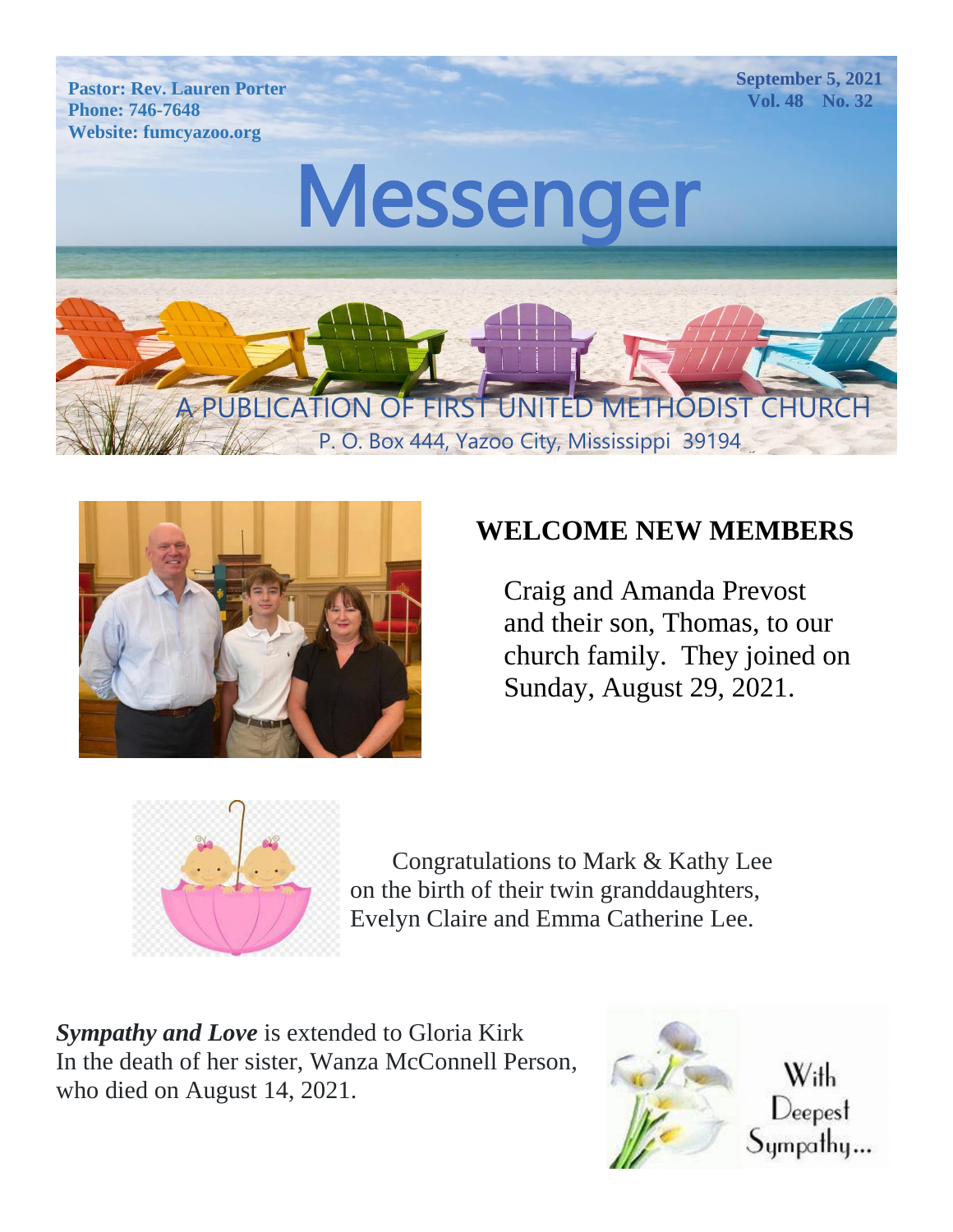

Parties of the sixth **WEDNESDAY, SEPTEMBER 8** 5:00 p.m. Children's Choir **SUNDAY, SEPTEMBER 5**  9:00 a.m. Come AZ U R Service 9:50 a.m. Sunday School 11:00 a.m. Traditional Worship Service 11:00 a.m. Live Stream Worship **MONDAY, SEPTEMBER 6** Office & Methodist Market closed 5:45 p.m. Planet 456 & Children's Bible Study 6:00 p.m. Chancel Choir 6:00 p.m. Youth 6:15 p.m. Snack Supper **SATURDAY, SEPTEMBER 11** 9-12 noon Methodist Market

### *SEPTEMBER BIRTHDAYS & ANNIVERSARIES*

 5. Mary Grace Summers 6. Bettye Crout, Tommy Tenhet 8. Bettina Newman, Connye Dees 9. Scott Myers 10. Dixie Roberts 11. Warner Adcock

\* \* \* \* \* \* \*

2. Mr. & Mrs. Billy Melton



*Larry Dean Adams*

Shawn McCoy



*Bro. Lauren's Bible Study*

Starts Sunday, September 12th and Wednesday, September  $15<sup>th</sup>$  at 6:00 pm.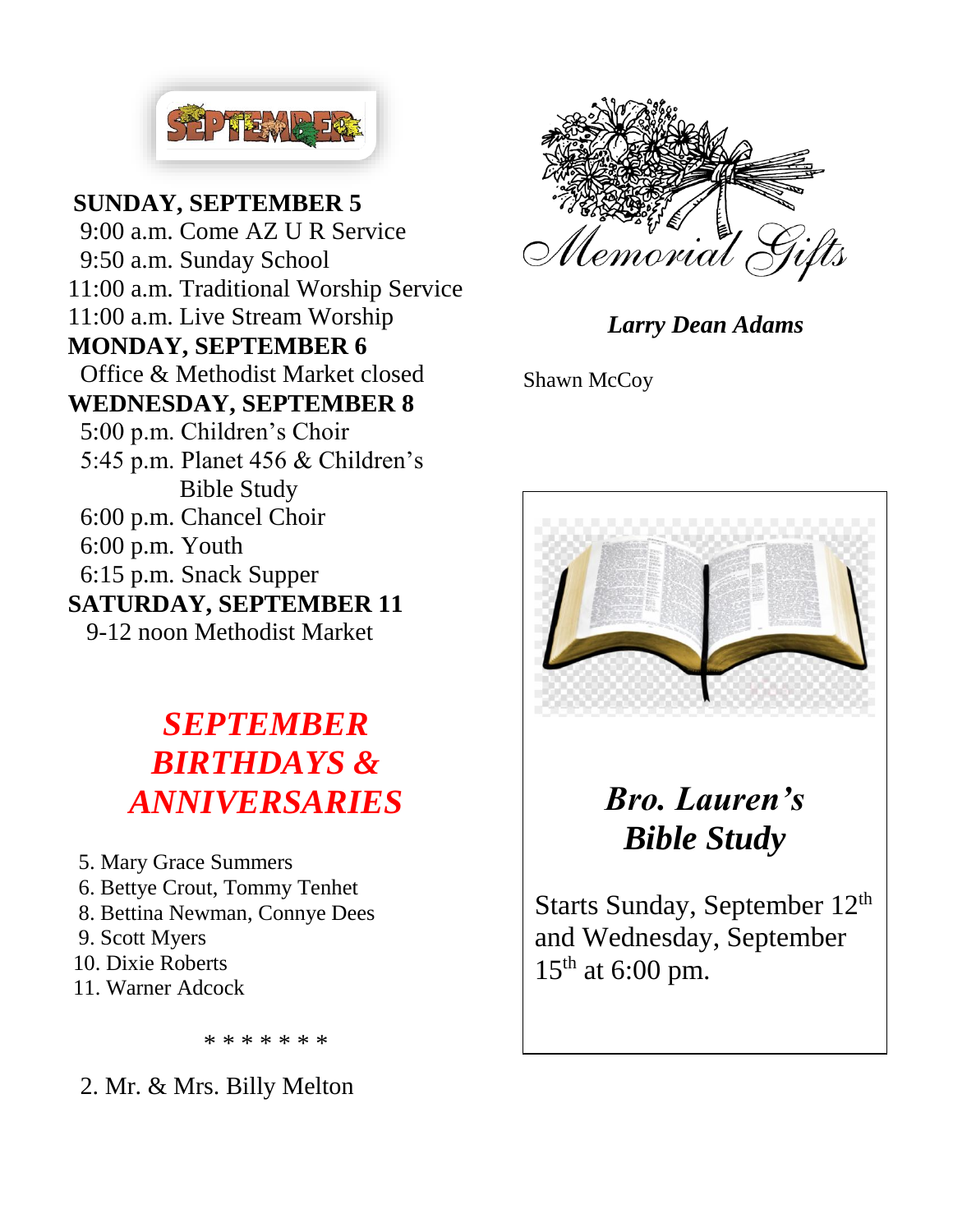

Do you not know? Have you not heard? The Lord is the everlasting God, the Creator of the ends of the earth.

Isaiah 40:28



Our series for the month of September is *The God Who Created Us*. This Sunday's lesson, "God's Plan in Creation", reminds us that God has a plan and purpose for everything. Our lesson will take us through the beginning of time and the creation story.

# **W.O.W. WEDNESDAY CHILDREN'S MINISTRY**

Our Wednesday night children's Bible Study just kick-offed a 12-week study called "TOY STORIES: Bible Stories". Last Wednesday our lesson was on the cowboy, and how this toy related to the story of David & Goliath. Next Wednesday, our "Toy Story" will be about a space ranger and the story of Noah's Ark.



### **W.O.W. WEDNESDAY SCHEDULE**

5:00 p.m. – Choir 5:45 p.m. - Game & Bible Study (by ages 4k-3<sup>rd</sup> & Planet 456) 6:15 p.m. – Supper

6:30 p.m. – Dismiss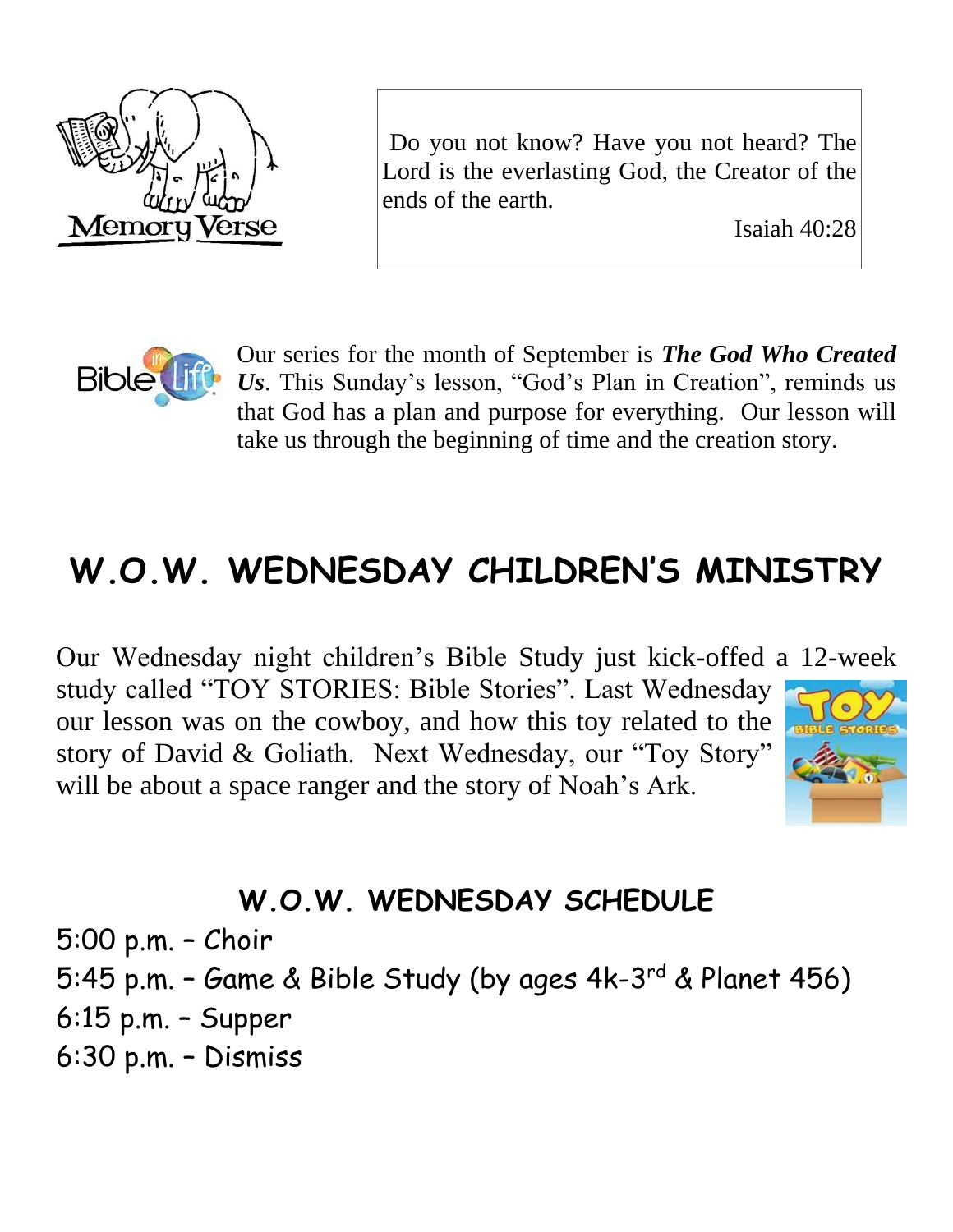Golid Exound

### **Youth Sunday School**

As we begin a new series for the month of September, our focus will be on "The God Who Created Us". Creation gives evidence to the existence of God. In today's world it is very easy for teens to get caught up in the idea of evolution or the Big Bang Theory. These ideas are pushed through the educational systems. We must hold fast to the reality that God did it! He is the almighty Creator, and the Bible is our proof.

#### **Sunday & Wednesday Night Group**



Our new series "Credit Card Faith" began last Wednesday Night with a lesson entitled *Investment for the Future.* We learned that the good things that God has for us may require our time, patience, and faithfulness. In our next lesson, *No Easy Way Out*, students will learn that when we aren't willing to wait on God, it can cause all kinds of trouble.

Group will meet on Wednesdays from 6:00 p.m. – 7:00 p.m.

Sunday Night Group will **NOT** meet this week due to Labor Day.